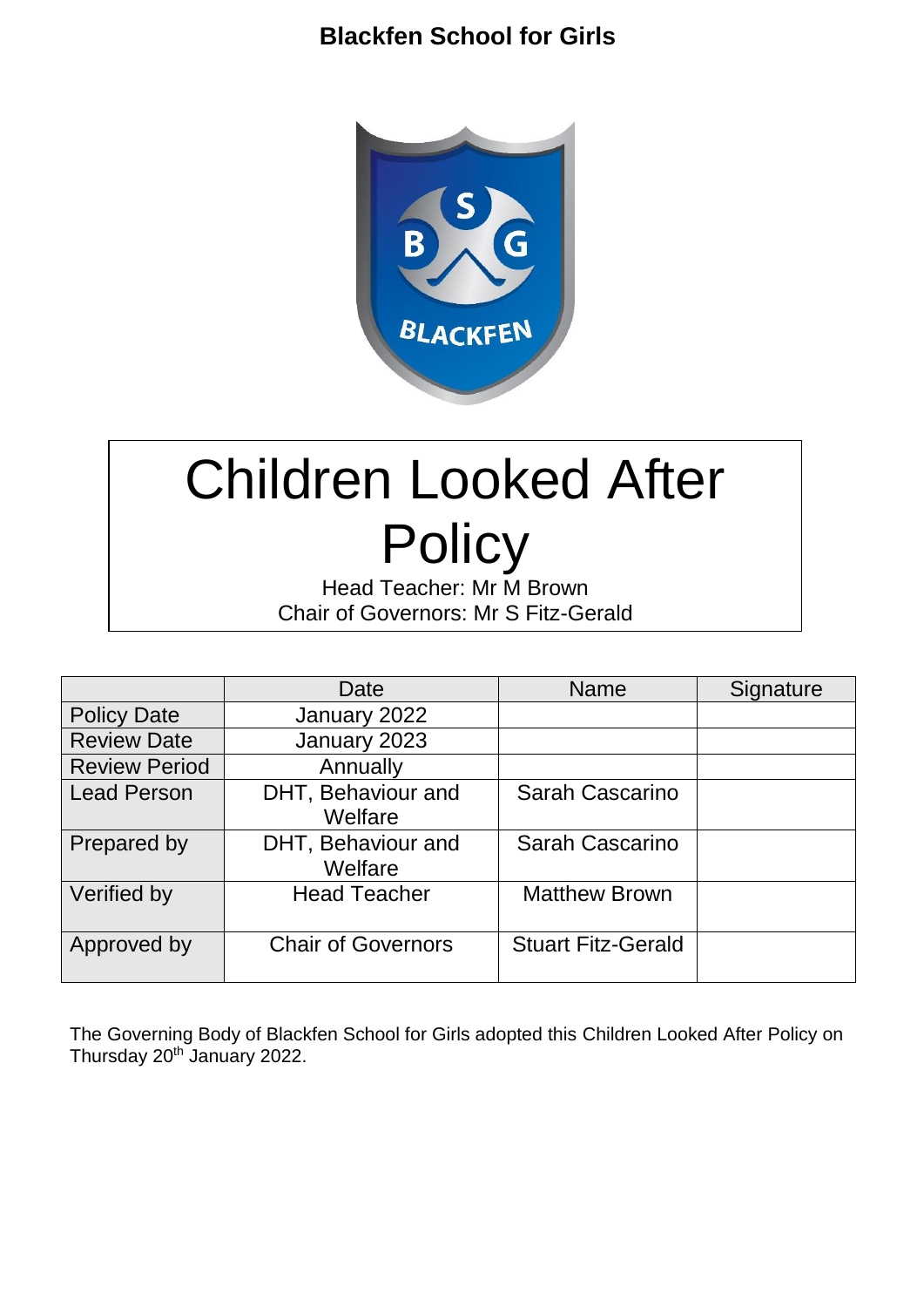#### **Designated Teacher for Children Looked After:** Ms Sarah Cascarino **Special Interest Governor for Children Looked After:** Vacant

#### **Definition of Children Looked After**

The term 'looked after' was introduced by the Children Act 1989 and refers to children who are subject to care orders and those who are voluntarily accommodated. Children become looked after when their birth parents are unable to provide on going care in either a temporary or permanent capacity.

#### **Rationale:**

The overarching aim of this policy is to ensure that the Children Looked After on roll at Blackfen School for Girls have their individual needs met and receive equal opportunity in education despite any disadvantage they have encountered or continue to encounter in their lives.

 To ensure that this aim is met the following roles and responsibilities have been agreed within the school.

#### **Outcomes:**

- Ensuring all Children Looked After reach their potential.
- Ensuring that the school's Children Looked After Policy is made public and that everyone working in and associated with the school is prepared to work within the policy guidelines.
- Recognising that all practitioner working within the school is responsible for the achievement and support for the Children Looked After in their individual classes on a day-to-day basis.

#### **Key roles:**

#### **The role of the Designated Teacher (DT)**

- Maintain up to date records of CLA on role at the school.
- Promote a culture of high expectations and aspirations.
- Keep an overview of the academic progress and needs of each CLA student and to challenge adults where necessary.
- Ensure the young person has a voice in setting learning targets and making decisions about their education.
- Advocate on behalf of CLA.
- Prioritise CLA for one to one tuition and other whole school initiatives.
- Assist foster carers in supporting learning at home.
- Keep abreast of National and local policies and initiatives aimed at supporting the education of CLA.
- Attend DT training organised by the Virtual School Bexley.
- Be the point of contact for all agencies requesting information about the child.
- Promote the differentiation of the curriculum and teaching strategies for Children Looked After.
- Lead on the development and implementation of the Personal Education Plan in School.
- Run training for staff regarding CLA issues as necessary.
- Ensure that the school does everything possible to maximise the educational stability for the child.
- Ensure all monies from the Pupil Premium is spent effectively to raise attainment for the individual Children Looked After.

#### **The role of the Personal Education Plan (PEP)**

- The PEP forms part of the care plan and will be completed within 20 days when a new CLA comes onto the school role or a current student becomes looked after.
- A PEP meeting will be convened at least every 6 months in addition to times when changes are occurring in educational provision or key decisions regarding education need to be made.